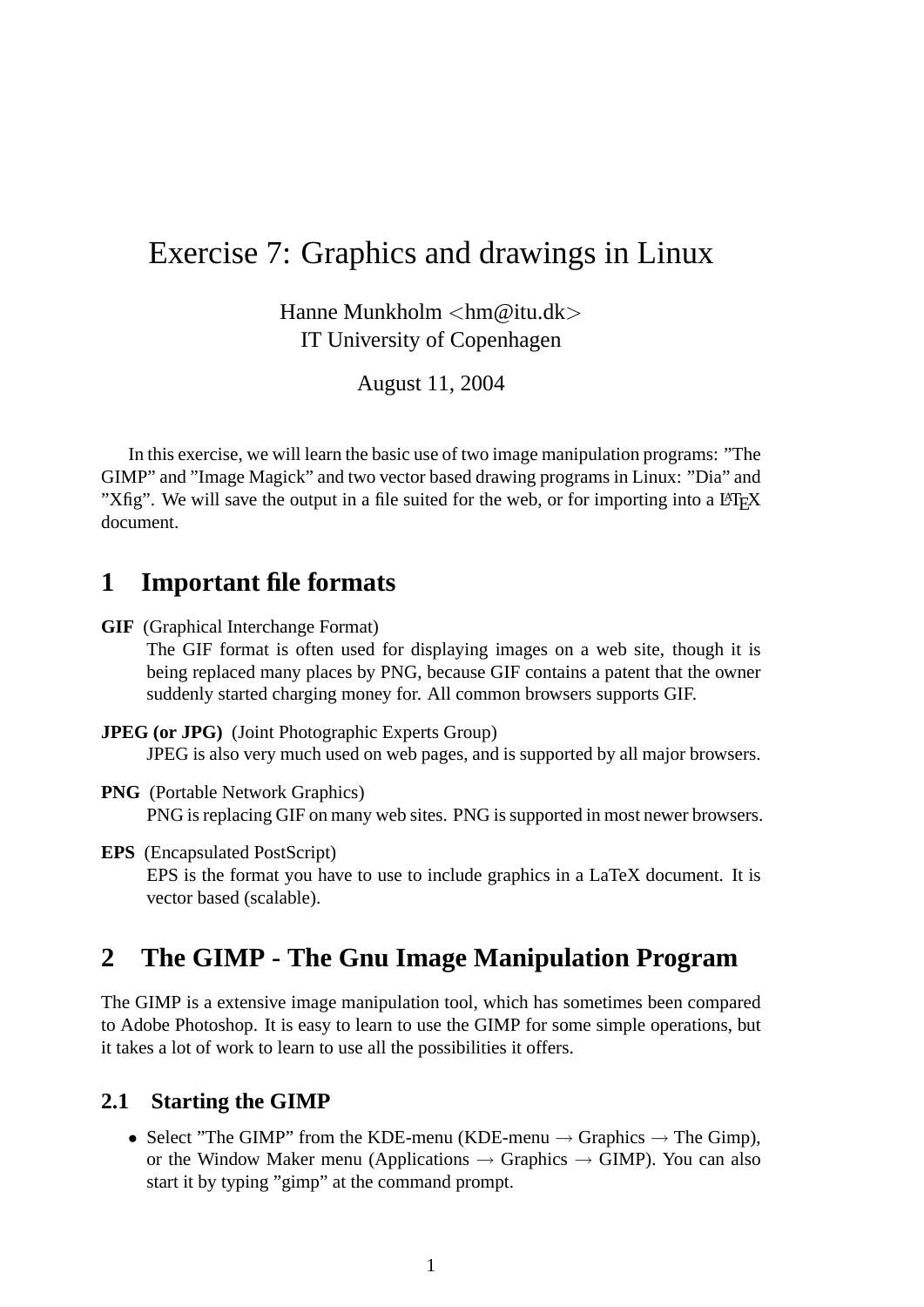• The first time you start "the GIMP", it will run a short "User Installation" to install some local files in your home directory. Just click "Continue" in all the dialogs.



• When "the GIMP" is started, it looks like this:

As you can see, it does not consist of one large window covering the whole screen, but of several small ones. The main window is the one titled "The Gimp". The others are some tool bars you don't need right now. Close all the other "Gimp" windows, so you only have the main window left.

### **2.2 Using the GIMP**

• Click the "File" menu in the main window of "The GIMP", and select "new". The Gimp suggests the default size and type of your new image, just click "OK". Now you get an empty surface to draw on.



• Draw something. Now save the file. This is done by right clicking on the window with the drawing. This brings up a menu. Select "File  $\rightarrow$  Save", and save the file in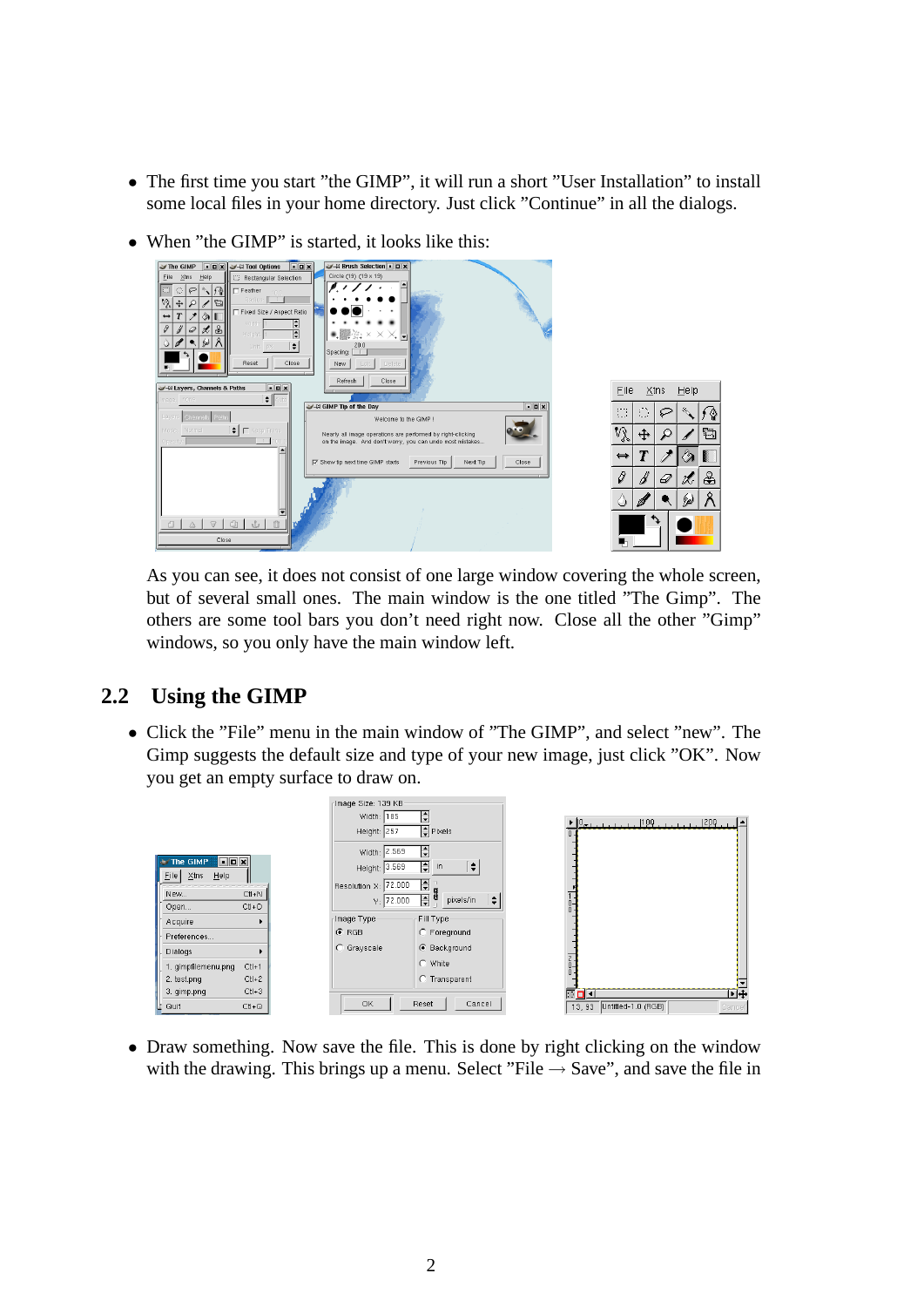PNG format.

|                                                                                                                                                                                                                                                                                                                                                                                                                                                                                                                                                                      | Create Dir<br>Delete File<br>Rename File                                                                                                                                                                                               |
|----------------------------------------------------------------------------------------------------------------------------------------------------------------------------------------------------------------------------------------------------------------------------------------------------------------------------------------------------------------------------------------------------------------------------------------------------------------------------------------------------------------------------------------------------------------------|----------------------------------------------------------------------------------------------------------------------------------------------------------------------------------------------------------------------------------------|
| $\Box$ o $\times$<br>br=H test.png-1.0 (RGB) 100%<br>$\triangleright$ $\parallel$ 0, $\parallel$ , $\parallel$ , $\parallel$ , $\parallel$ , $\parallel$ , $\parallel$ , $\parallel$ , $\parallel$ , $\parallel$ , $\parallel$ , $\parallel$ , $\parallel$ , $\parallel$ , $\parallel$ , $\parallel$ , $\parallel$ , $\parallel$ , $\parallel$ , $\parallel$ , $\parallel$ , $\parallel$ , $\parallel$ , $\parallel$ , $\parallel$ , $\parallel$ , $\parallel$ , $\parallel$ , $\parallel$ , $\parallel$ , $\parallel$<br>$\Omega$ .<br>₫<br>File<br>$Ct + N$<br>New | /home/foo<br>$\div$<br>≜<br>Files<br><b>Directories</b><br>gimp.eps<br>gimp.png<br>Desktop/<br>gimpdraw.eps<br>Mail/<br>gimpdraw.png<br>OpenOffice.org1.0/<br>gimpfilemenu.eps<br>nsmail/<br>gimpfilemenu.png<br>test/<br>gimpmain.eps |
| $\frac{1}{6}$<br>Edit<br>$Ctl+O$<br>Open<br>Ы<br>Select<br>$Ct + S$<br>$\sqrt{\frac{5}{2}}$                                                                                                                                                                                                                                                                                                                                                                                                                                                                          | gimpmain.png<br>gimpmainmenu.eps<br>▼                                                                                                                                                                                                  |
| View<br>Save As<br>Image<br>Revert                                                                                                                                                                                                                                                                                                                                                                                                                                                                                                                                   | dimomoinmenu nnd<br>Save Options                                                                                                                                                                                                       |
| Layers<br>즑<br>Mail Image<br>Tools<br>$\blacktriangleright$ Print<br>Dialogs                                                                                                                                                                                                                                                                                                                                                                                                                                                                                         | $\div$<br>Determine File Type: PNG                                                                                                                                                                                                     |
| $Ct + W$<br>$\mathsf{Close}$<br>Filters                                                                                                                                                                                                                                                                                                                                                                                                                                                                                                                              | Selection: /home/foo                                                                                                                                                                                                                   |
| 医口红<br>$CH + Q$<br>$\triangleright$ Quit<br>Guides<br>test.png-1.0 (RC                                                                                                                                                                                                                                                                                                                                                                                                                                                                                               | test.png                                                                                                                                                                                                                               |
| اخاللك<br>Video<br>▸<br>Script-Fu<br>٠                                                                                                                                                                                                                                                                                                                                                                                                                                                                                                                               | <b>OK</b><br>Cancel                                                                                                                                                                                                                    |

- Close the file, and open it again, from the "File" menu in the main window of the GIMP.
- Now, make a screen shot: Select "File  $\rightarrow$  Acquire  $\rightarrow$  Screen Shot" in the menu in the main window of the GIMP.



- Take a screen shot of the whole screen, or a window, or whatever you like.
- Select an area of your screen shot with the mouse, and copy it into a new surface (Right click to get menu - File  $\rightarrow$  Edit  $\rightarrow$  Copy, File  $\rightarrow$  Edit  $\rightarrow$  Paste as New).
- Resize the new image to a width of 100 pixels (File  $\rightarrow$  Image  $\rightarrow$  Scale Image), and save it in JPG format.

|                                              |                       | $\overline{\mathbf{r}}$<br>A Scale Image           |
|----------------------------------------------|-----------------------|----------------------------------------------------|
|                                              |                       | Pixel Dimensions-                                  |
|                                              |                       | Original Width: 700                                |
|                                              |                       | Height: 219                                        |
|                                              |                       | ÷<br>New Width: 100                                |
| File<br>٠                                    |                       | $\ddot{\phantom{0}}$<br>$\div$<br>Height: 31<br>px |
| Edit<br>٠<br>Select<br>$\blacktriangleright$ |                       | $\div$<br>Ratio X: 0.1429                          |
| View<br>٠                                    |                       | $\frac{1}{2}$<br>Y: 0.1429                         |
| Image<br>P.<br>Layers                        | Mode                  | Print Size & Display Unit                          |
| Tools                                        | Colors                | New Width: 1.389<br>÷                              |
| P.<br>Dialogs                                | <b>Alpha</b>          | H<br>Height: 0.435<br>in                           |
| Filters                                      | Transforms            | H<br>Resolution X: 72.000                          |
| $\blacktriangleright$<br>Guides              | Canvas Size           | 8<br>H<br>٠<br>pixels/in<br>Y: 72.000              |
| Video                                        | Scale Image           |                                                    |
| $\blacktriangleright$<br>Script-Fu           | $C1 + D$<br>Duplicate | OK<br>Cancel<br>Reset                              |
|                                              | Histogram             |                                                    |

• Now save the image in EPS format. In the "Save as" dialog, select "PostScript" in the "Determine File Type" field. Make the file extension EPS. In the "Save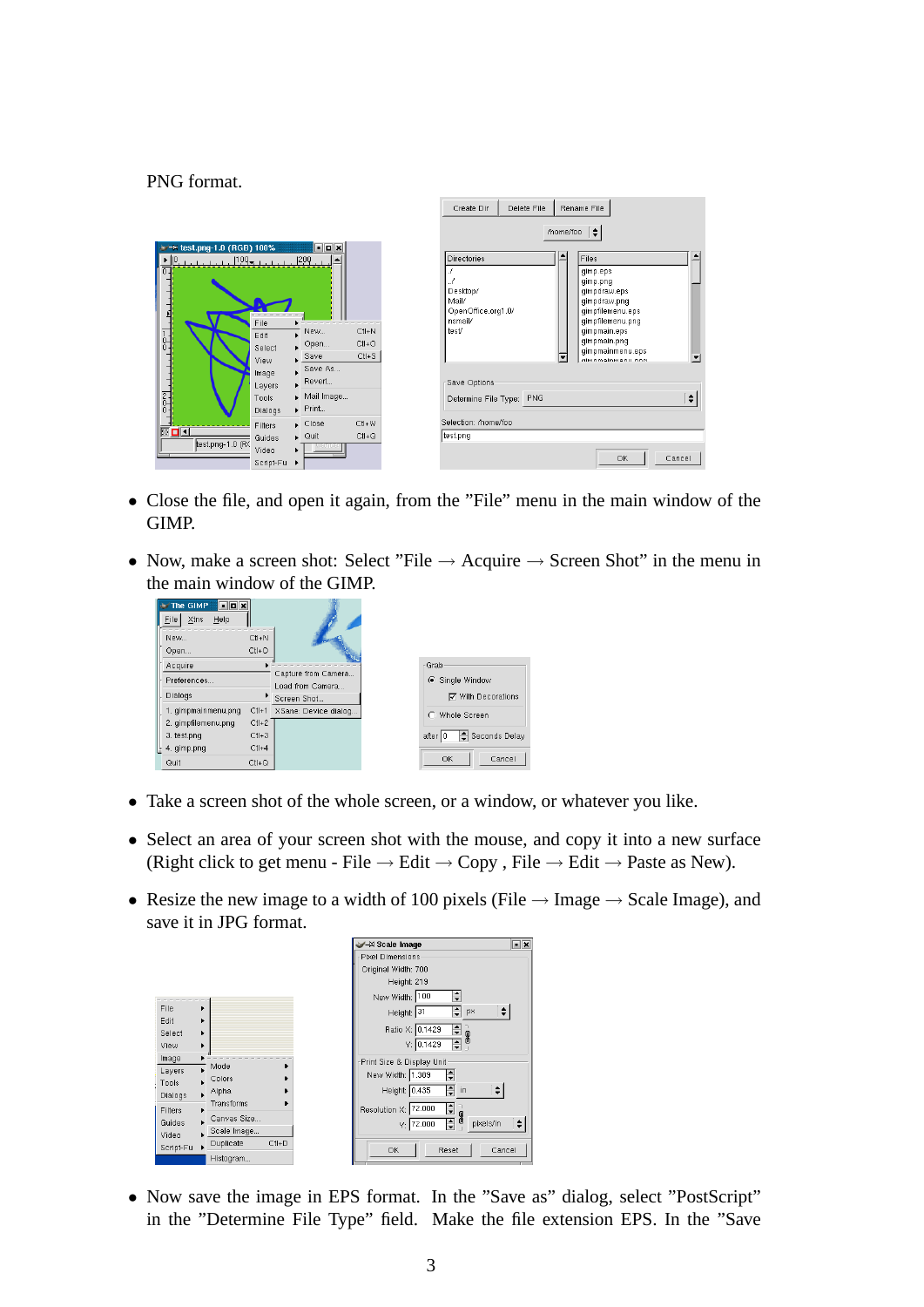as PostScript" dialog that pops up next, make sure the "Encapsulated PostScript" check box is checked.

TIP:*If PostScript is greyed, you have a layered image and will have to flatten it before it can be saved as PostScript (Layers* → *Flatten Image).*

| Delete File<br>Rename File<br>Create Dir                                                      |                                            |                                                    |
|-----------------------------------------------------------------------------------------------|--------------------------------------------|----------------------------------------------------|
| /home/foo                                                                                     |                                            |                                                    |
| $\blacktriangle$<br><b>Files</b><br><b>Directories</b><br>gimp.eps<br>gimp.png                |                                            |                                                    |
| Desktop/<br>gimpacquire.eps<br>Mail/<br>gimpacquire.png<br>OpenOffice.org1.0/<br>gimpdraw.eps | Image Size<br>H<br>Width: 451.56           | Rotation:<br>60                                    |
| nsmail/<br>gimpdraw.png<br>test/<br>gimpfilemenu.eps<br>gimpfilemenu.png                      | F<br>Height: 361.24<br>H<br>X-Offset: 5.00 | C.90<br>$C$ 180                                    |
| gimpmain.eps<br>ᅱ<br>dimnmain nnd                                                             | F<br>Y-Offset: 5.00                        | C.270<br>Output                                    |
| Save Options                                                                                  | <b>▽</b> Keep Aspect Ratio                 | <b>Ø</b> PostScript Level 2                        |
| $\div$<br>PostScript<br>Determine File Type:                                                  | Unit-<br>$C$ Inch                          | <b>☑</b> Encapsulated PostScript<br>$\Box$ Preview |
| Selection: /home/foo.<br>file.eps                                                             | • Millimeter                               | $\ddot{\phantom{1}}$<br>Preview Size: 256          |
| OK<br>Cancel                                                                                  |                                            | OK.<br>Cancel                                      |

That was a brief introduction the "The GIMP", using some basic functions you might need making web pages or writing reports and documentation. The GIMP can do much more than that. See [1] and [2] for more info.

# **3 Image Magick (display)**

"Image Magick" is smaller and simpler than "The GIMP". It does not have many drawing facilities, and is mainly for manipulating an existing image.

## **3.1 Starting Image Magick**

• Start it by typing "display" at the command prompt.

|                                                                                                                  |            | $X \rightarrow$ ImageMagick:<br>$\boxed{\blacksquare}$<br>$\chi$ Commands<br>↛<br>仅<br>Image<br>Magick de Magick<br>17<br>玲<br>File | eex |
|------------------------------------------------------------------------------------------------------------------|------------|-------------------------------------------------------------------------------------------------------------------------------------|-----|
| <b>III-X foo@stud175:~ - Shell - Konsole</b><br>Session Edit View Settings Help<br>  [foo@stud175 foo]\$ display | <b>FEX</b> | ✿<br>E,<br>Edit<br>View<br>✿<br>Transform<br>Enhance<br>Effects                                                                     |     |
| Shell Shell                                                                                                      | E          | F/X<br>Image Edit<br>Miscellany<br>Help                                                                                             |     |

• The menu is toggled visible and invisible by left clicking on the image window. So if there is no menu, left click in the window and it will appear. When Image Magick is started with no image opened, the image window contains Image Magick's logo, as displayed above.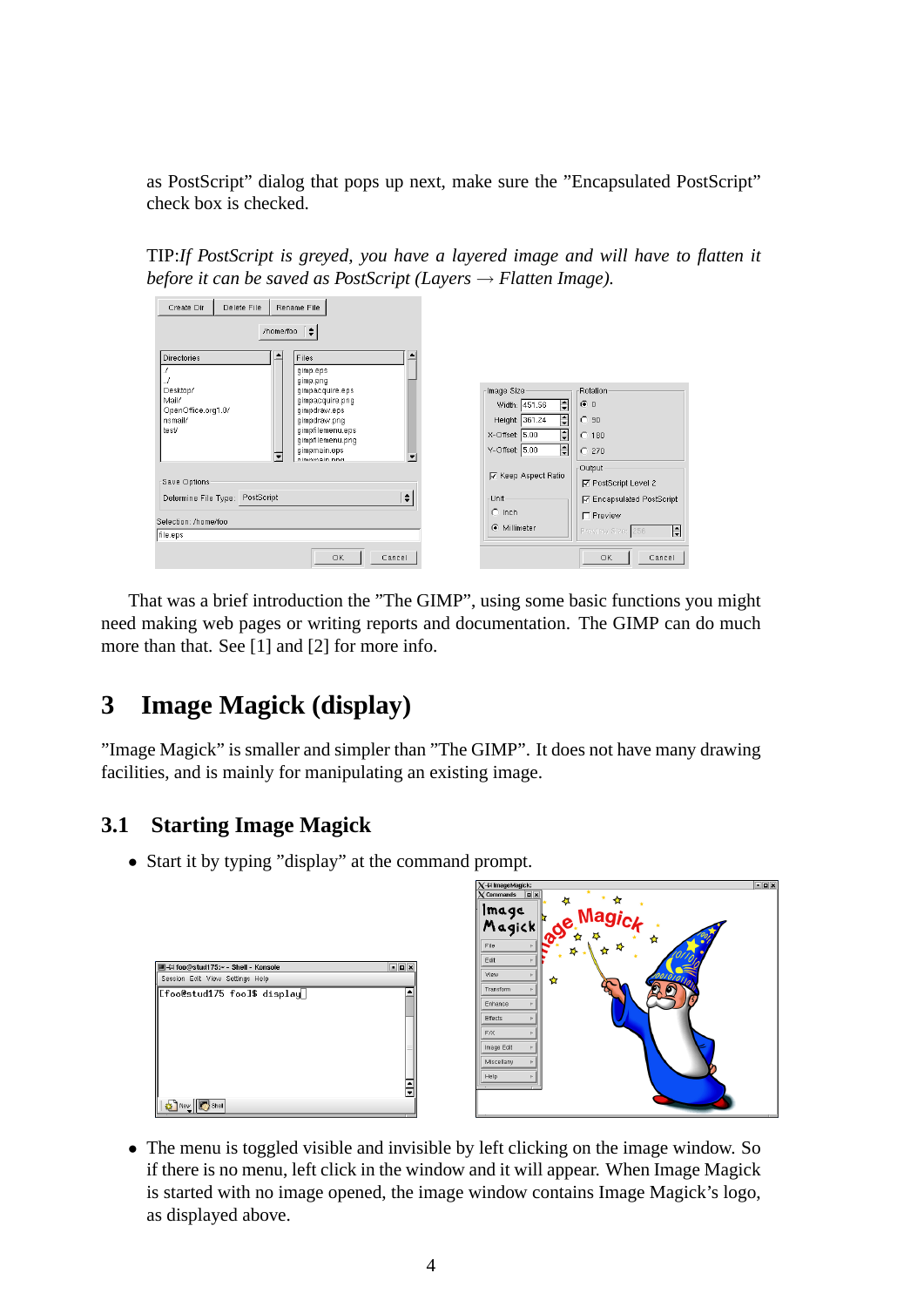### **3.2 Using Image Magick**

• Open one of the files you saved earlier in "The GIMP" (File  $\rightarrow$  Open).



• Resize it to 200 pixels width (View  $\rightarrow$  Resize), and save it as PNG format.

| $\overline{\mathbf{p}}$<br>$\times$ Commands |                                                            |                                                                    |
|----------------------------------------------|------------------------------------------------------------|--------------------------------------------------------------------|
|                                              |                                                            | $\boxed{\blacksquare}$<br>$X$ - $\bowtie$ Browse and Select a File |
| Image<br>Magick                              |                                                            | Directory: /home/foo/"                                             |
| File                                         |                                                            | oooprint.png<br>Up<br>ooourl.eps                                   |
| Edit                                         | $\Box$ o $\times$<br>$X$ - $\bowtie$ ImageMagick: test.png | ooourl.png<br>Home<br>OpenOffice.org1.0/                           |
| View<br>Half Size                            |                                                            | printers.eps<br>printers.png<br>save.eps                           |
| Original Size<br>Transform<br>Double Size    |                                                            | save.png<br>script                                                 |
| Enhance<br>Resize                            | $\boxed{2}$<br>$X \rightarrow A$ Dialog                    | startgimp.eps<br>startgimp.png                                     |
| Apply<br>Effects<br>Refresh                  | Enter resize geometry (e.g. 640x480, 200%):                | startimagema.eps<br>startimagema.png                               |
| F/X<br>Restore                               | 200 256+0+0                                                | test.png<br>test/                                                  |
| Image Edit                                   | Resize<br>Cancel<br>Constrain ratio                        | test.png<br>File name:                                             |
| Miscellany                                   |                                                            |                                                                    |
| Help                                         |                                                            | Format<br>Cancel<br>Save                                           |

• Now, make a screen shot of either the whole screen or a window: File  $\rightarrow$  Open  $\rightarrow$ Grab



| √√≓ Dialog                  | ⊡∣×            |
|-----------------------------|----------------|
| Enter any delay in seconds: |                |
| o                           |                |
|                             | Cancel<br>Grab |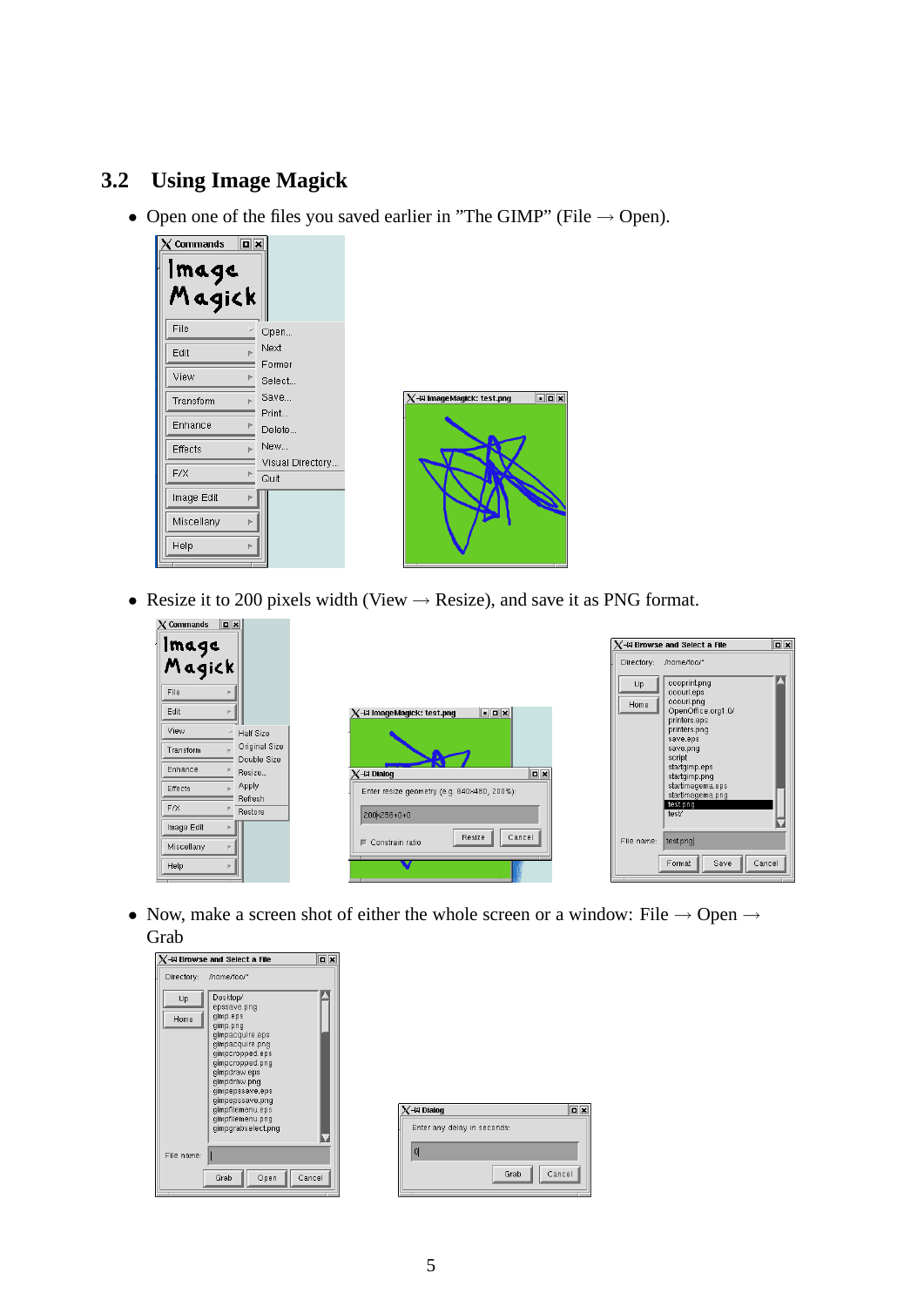• Save in EPS format. This is either done by clicking "Format" in the "Save" dialog, selecting "eps" in the selection box. Or by simply giving the file "eps" as it's extension.



• You can make minor changes and annotations to an image in Image Magick from the "Image Edit" menu.

More information about Image Magick: [3]

# **4 Dia**

Dia is a small and simple "Diagram Editor". As a vector based drawing program, useful for making small illustrations for reports, etc. It also includes standard symbols for different types of diagrams.

### **4.1 Starting Dia**

You can start Dia from the Window Maker menu  $\rightarrow$  Applications  $\rightarrow$  Graphichs  $\rightarrow$  Dia, or you can start it from the command line with the command "dia".

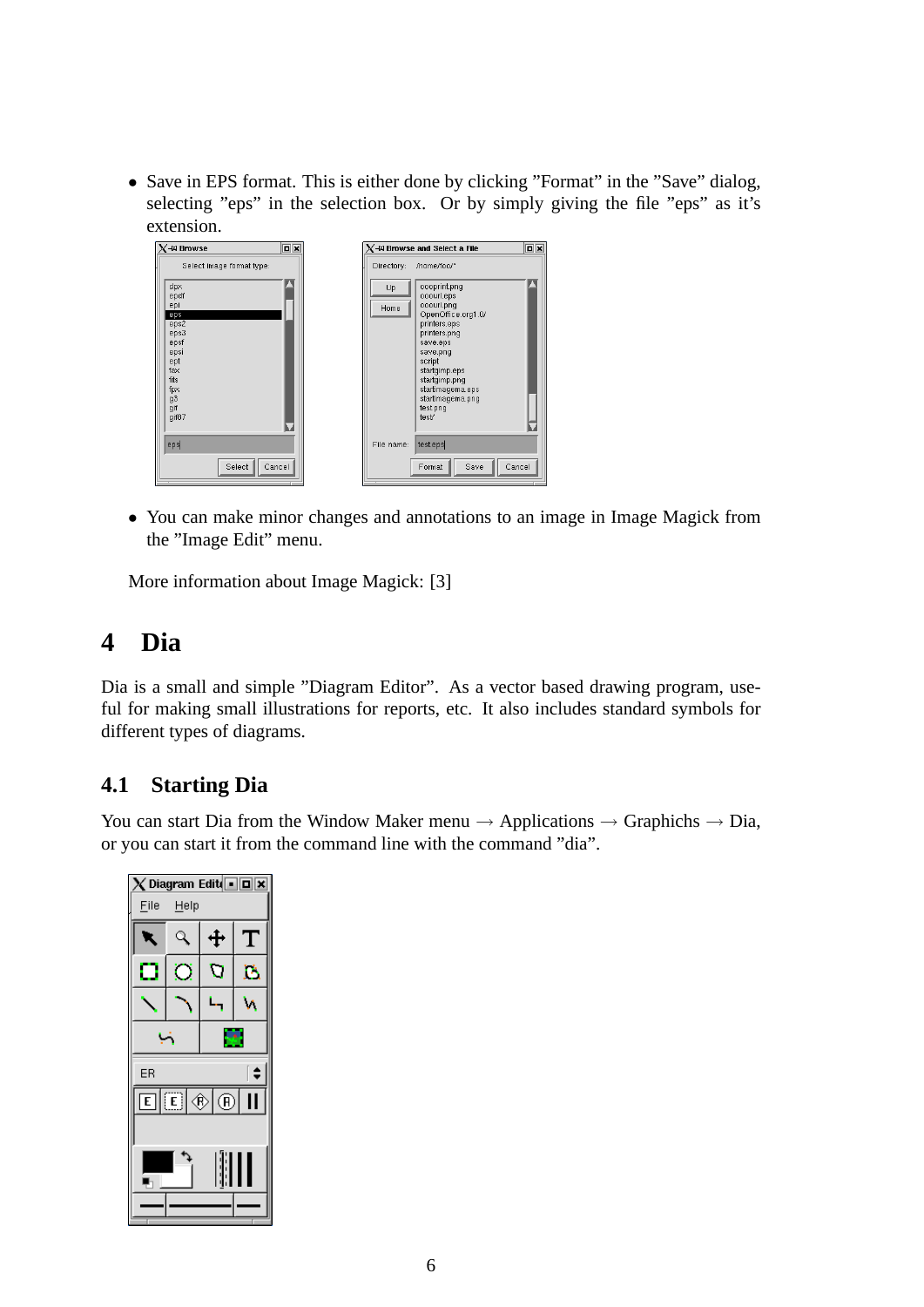### **4.2 Using Dia**

• Make an empty drawing surface (File  $\rightarrow$  New Diagram). Draw some boxes, circles and polygons and connect them with lines. Also type some text. Change the fill color of one of your boxes (you can edit the properties of an object by double clicking on it).



To delete an object, select it, right click and select "Edit  $\rightarrow$  Delete" in the menu.

TIP: *The connection lines are supposed to follow the object if you move it. When the line is selected, the end points are red if they are connected to the object, and green if they are not.*

• You have now used the upper tool window of Dia. Lets have a look at the lower window. Select the symbols for network diagrams, and draw a simple network.

a a x

╺║



## **4.3 Saving files in Dia**

• To save a file in Dia, right click on the drawing surface and select "File  $\rightarrow$  Save". The file will be saved in Dia native format. You should use the file name extension ".dia". When you save in this format, you can open the file later in Dia and edit it all information about objects is conserved.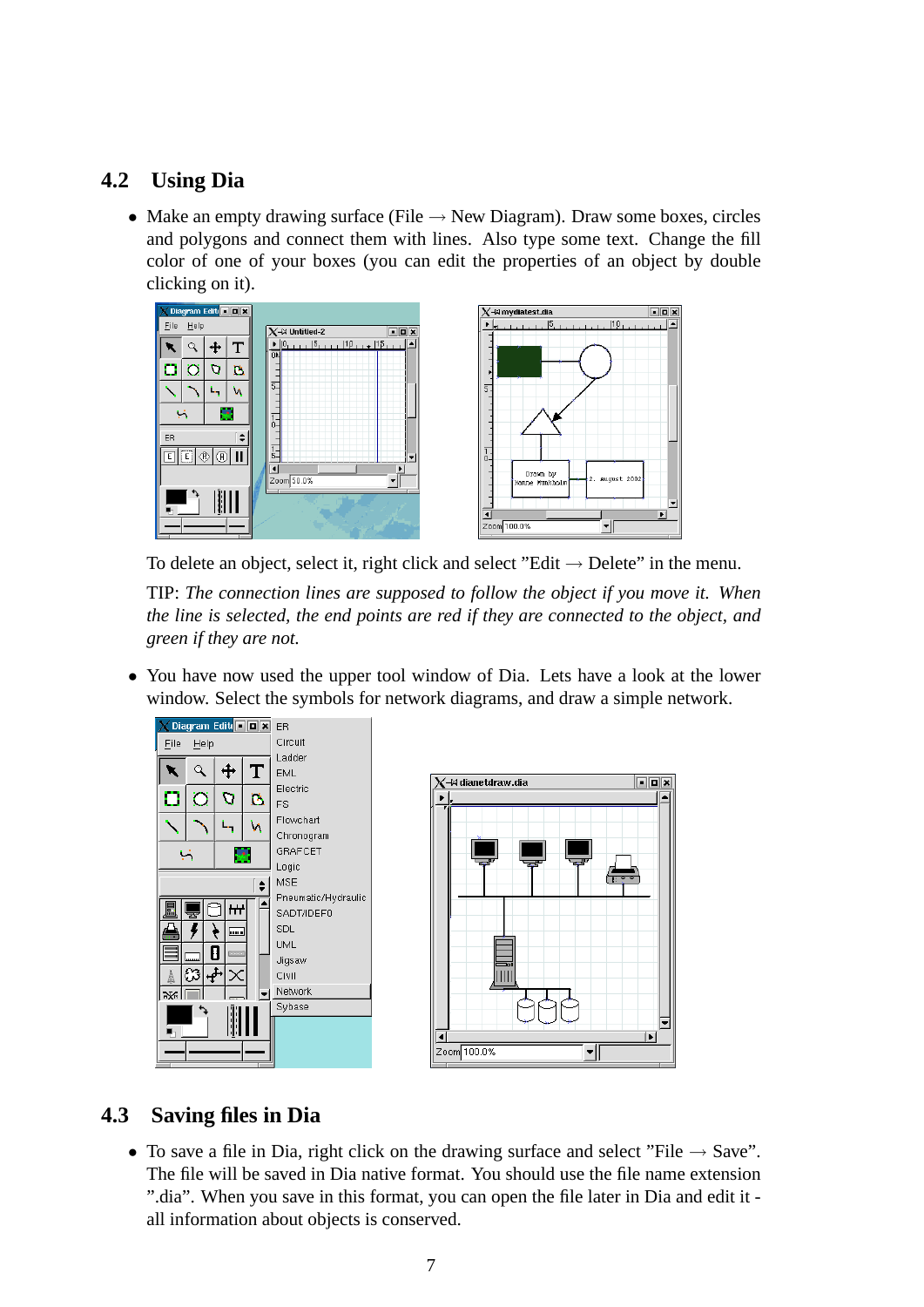• To save in a different format, you must select "File  $\rightarrow$  Export". You can save in EPS format, if you want to import it into a LATEX document later. Or you can save it in PNG format if you want to use it on a web site. You can also save in Xfig format, if you want to edit the file in Xfig later.

**NB.** You can not save as GIF or JPG. If you want those formats, save as PNG and use another program (e.g. Image Magick) to convert to the desired format.

See [4] and [5] for more info.

# **5 Xfig**

Xfig is a extensive and complex vector based drawing program. For most people it takes a little time to learn. This is because Xfig is an old UNIX program, and the user interface is not Windows-like. However, with a little practice Xfig becomes a very useful tool.

#### **5.1 Starting Xfig**

You can start Xfig from the KDE-menu  $\rightarrow$  Graphics  $\rightarrow$  More Graphics Applications  $\rightarrow$ Xfig, from the Window Maker menu  $\rightarrow$  Applications  $\rightarrow$  Graphics  $\rightarrow$  Xfig, or by typing "xfig" at the command prompt.



### **5.2 Using Xfig**

Make a drawing like the one you made in Dia, containing boxes, circles and polygons connected with lines. Also insert some text, and change the fill color of one of your boxes.

- To make the geometric shapes, just click on the shape in the "Drawing modes" tool bar, then draw it (like in Dia).
- To draw the lines, click on the "POLYLINE drawing  $\left|\bigwedge\limits_{i=1}^n\right|$  in the "Drawing modes" tool bar, then left click where you want to start the line, left click where you want it to end, and *middle click* to fix the line.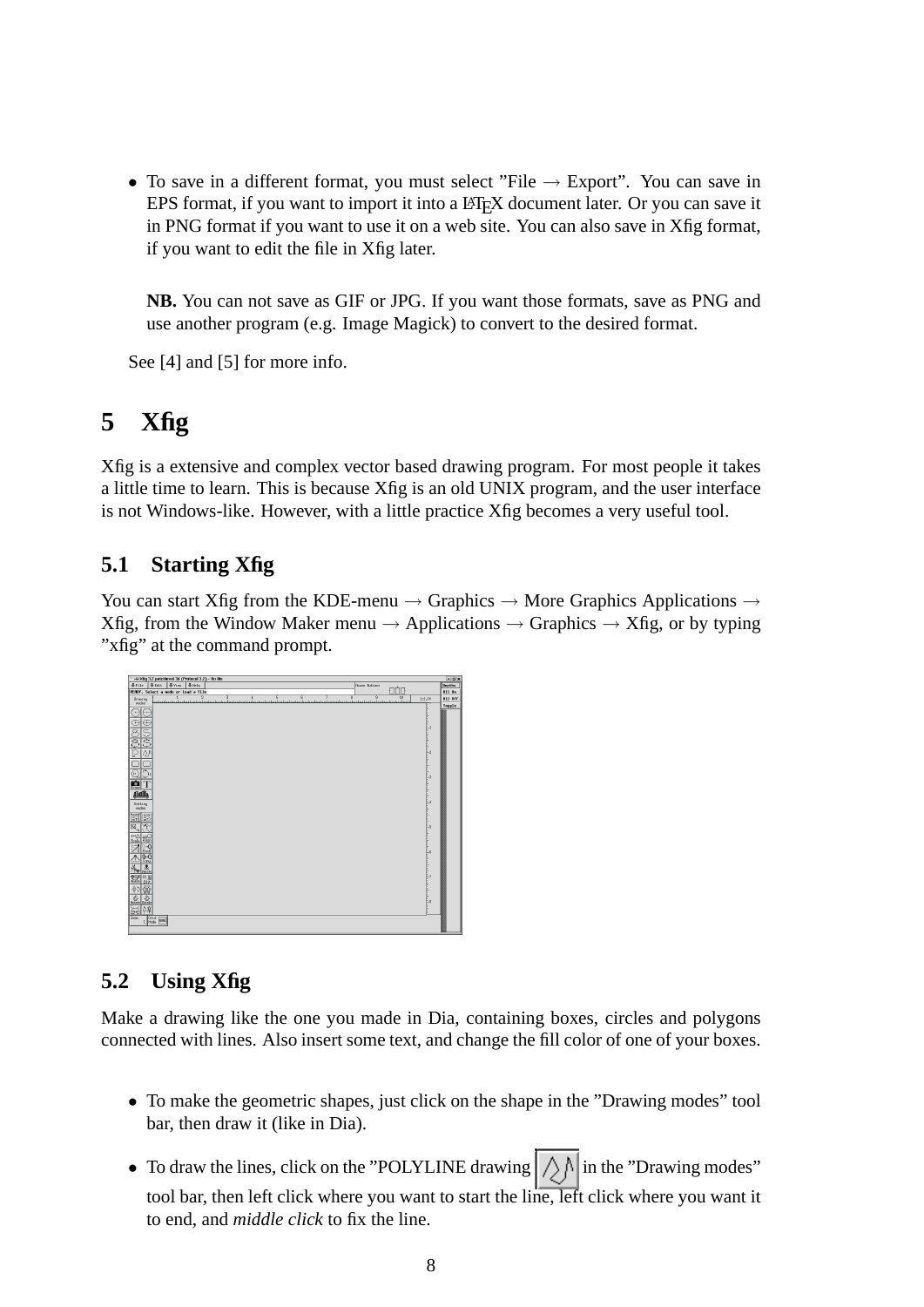• To edit some object's properties, select "Edit"  $\left|\frac{\mathbf{Q}_{\text{eff}}}{\text{Edit}}\right|$  in the "Editing Modes" tool bar, and then click on one of the little squares marking the object you want to edit.



• To move an object, select "Move"  $\boxed{\rightarrow \text{Q}}$  in the "Editing Modes" tool bar. Click on the little squares marking the object, and move it. Left click to fix it to the surface again.

2. August<br>2002

- To copy an object, select "Copy"  $\left[\bigoplus_{\text{Copy}}\right]$  in the "Editing Modes" tool bar. Click on the little squares marking the object, and move the mouse - the copy will follow your mouse. Fix it to the surface by left clicking.
- To delete an object, select "Delete"  $\left[\mathcal{R}\right]$  in the "Editing Modes" tool bar. Click on the little squares marking the object you want to delete.

TIP: *If you can't move the mouse with sufficient precision when drawing, then press "ctrl+shift+numlock". Now you can move the mouse using the arrow keys on the numerical section of the keyboard. To disable this feature, press "ctrl+shift+numlock" again. This is a feature in the X Window System, and is not limited to Xfig.*

### **5.3 Saving files in Xfig**

• To save a file in Xfig, select "File  $\rightarrow$  Save" from the menu. Then a dialog pops up, where you can type the file name you want. Xfig's native file format is vector based, and all information about the objects are saved, so you can open the file later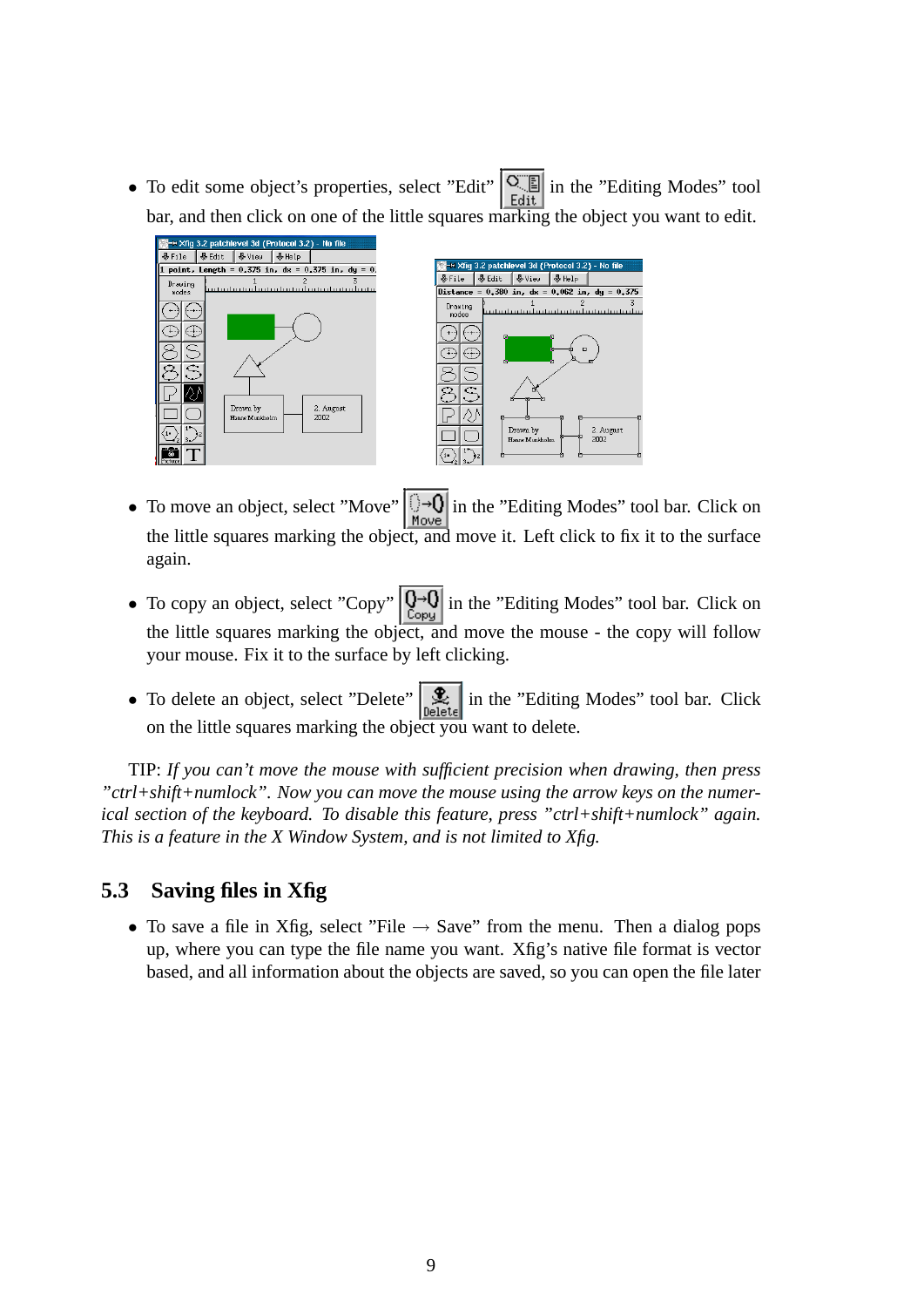and edit it.

|            |                  |                | → Xfig 3.2 patchlevel 3d (Protocol 3.2) - No file |                                |
|------------|------------------|----------------|---------------------------------------------------|--------------------------------|
| ∰File      | llase Edit       | ∥ ∰View        | ∣ ∰ Help                                          |                                |
| <b>New</b> | (Meta-N)         |                | <b>Ify RADIUS</b>                                 | (c)                            |
| $0$ pen    | $(Meta-0)$       |                |                                                   | 3                              |
| Merge      | (Meta-M)         |                |                                                   | <u>lautadautadautadautadau</u> |
| Save       | $(Meta-S)$       |                |                                                   |                                |
|            | Save As (Meta-A) |                |                                                   |                                |
| Export     | $(Meta-X)$       |                |                                                   |                                |
| Print      | $(Meta-P)$       |                |                                                   |                                |
| Exit       | $(Meta-0)$       |                |                                                   |                                |
| ś.         |                  |                |                                                   |                                |
| 2          |                  |                |                                                   |                                |
| š          |                  |                |                                                   |                                |
| §          |                  |                |                                                   |                                |
| Ş          |                  | by             |                                                   | 2. August                      |
|            |                  | Hanne Munkholm |                                                   | 2002                           |
|            |                  |                |                                                   |                                |

| $\chi$ -M $\times$ fig: SaveAs                         |                                       | $\Box$ x         |
|--------------------------------------------------------|---------------------------------------|------------------|
| <b>File Status Modified</b>                            |                                       | Preview          |
| # of Objects 10                                        |                                       |                  |
|                                                        | Figure Offset X 0 J Inches            |                  |
|                                                        | $\frac{1}{2}$ on $\frac{1}{2}$ inches |                  |
| Current File                                           |                                       |                  |
| Filenane                                               | nyfile.fig                            |                  |
| Fig files                                              |                                       |                  |
|                                                        |                                       |                  |
|                                                        |                                       |                  |
|                                                        |                                       |                  |
|                                                        |                                       |                  |
|                                                        |                                       |                  |
|                                                        |                                       | Figure connents: |
|                                                        |                                       |                  |
|                                                        |                                       |                  |
|                                                        |                                       | Stop Preview     |
| Filenane Mask *fig *fig.gz *fig.[Zz]                   |                                       |                  |
| Current Dir /hone/foo                                  |                                       |                  |
| Directories<br>Mail<br>Desktop<br>$\ddot{\phantom{a}}$ |                                       |                  |
| Hone                                                   | OpenOffice.org1.0 nsmail              | test             |
| Show Hidden                                            |                                       |                  |
|                                                        |                                       |                  |
| Rescan                                                 | Cancel<br>Save                        |                  |

• To save in another format, select "File  $\rightarrow$  Export":

|                                                    | $\Box$ x<br>$X$ - $\bowtie$ Xfig: Export menu                                                       |
|----------------------------------------------------|-----------------------------------------------------------------------------------------------------|
|                                                    | Magnif % $100.0$ $\triangleq$ Fit to Page<br>Fig Size: 3.1in x 4.6in                                |
|                                                    | Paper Size   Letter (8.5° x 11° / 216 x 279 mm)   Landscape                                         |
|                                                    | Justification   Lentered<br>Pages<br>$\clubsuit$<br>Single                                          |
|                                                    | Expert Offset<br>$\times 0.0$<br><b>&amp;</b> Inches<br>$\vert \ell \vert \vert 0,0$<br>♨<br>Inchen |
|                                                    | Language<br>Encapsulated Postscript                                                                 |
| −™ Xfig - myfile.fig                               | Border Margin 0<br>Background<br>None                                                               |
| ∰View<br>myfile.fig<br>∰File<br>- Bedit®<br>∰Help  | Export all layers                                                                                   |
| lyfile.fig"                                        | Export only active                                                                                  |
| (Meta-N)<br><b>New</b>                             | Default File myfile.eps                                                                             |
| 3<br>$(Meta-0)$<br>$0$ pen                         | Output File                                                                                         |
| la indra da de la charta da c<br>(Meta-M)<br>Merge | Alternatives<br>diadraw.eps<br>dianetdraw.eps                                                       |
| Save<br>$(Meta-S)$                                 | dianetworkdialog.eps gimpscale.eps                                                                  |
| Save As (Meta-A)                                   | ginpscaledialog.eps<br>kfn_root.eps<br>kfn_rootdir.eps                                              |
|                                                    | noserver, eps<br>startdia.eps<br>startingna.eps                                                     |
| $(Meta-X)$<br>$E$ xport                            | startxfig.eps<br>xfig.eps                                                                           |
| Print<br>(Meta-P)                                  | xfigcopy.eps<br>xfigdelete.eps<br>xfigdraw.eps<br>xfigedit.eps                                      |
| Exit<br>$(Meta-0)$                                 | xfigpolyline.eps<br>xfignove.eps                                                                    |
| 1 /hone/foo/nyfile.fig                             | xfigsavenenu.eps<br>xfigsave.eps<br>Filenane Mask *.eps                                             |
|                                                    | Current Dir /hone/foo                                                                               |
| 2                                                  |                                                                                                     |
| $\stackrel{.}{\scriptstyle \odot}$                 | Directories<br>Mail<br>Desktop                                                                      |
| ₫                                                  | OpenOffice.org1.0 nsmail<br>test<br>Hone                                                            |
| S<br>2. August                                     | Show Hidden                                                                                         |
| 2002<br>Hanne Munkholm                             |                                                                                                     |
|                                                    | Cancel<br>Rescan<br>Export                                                                          |
|                                                    |                                                                                                     |

The default is Encapsulated Postscript (EPS). You can also select GIF, JPEG, PNG